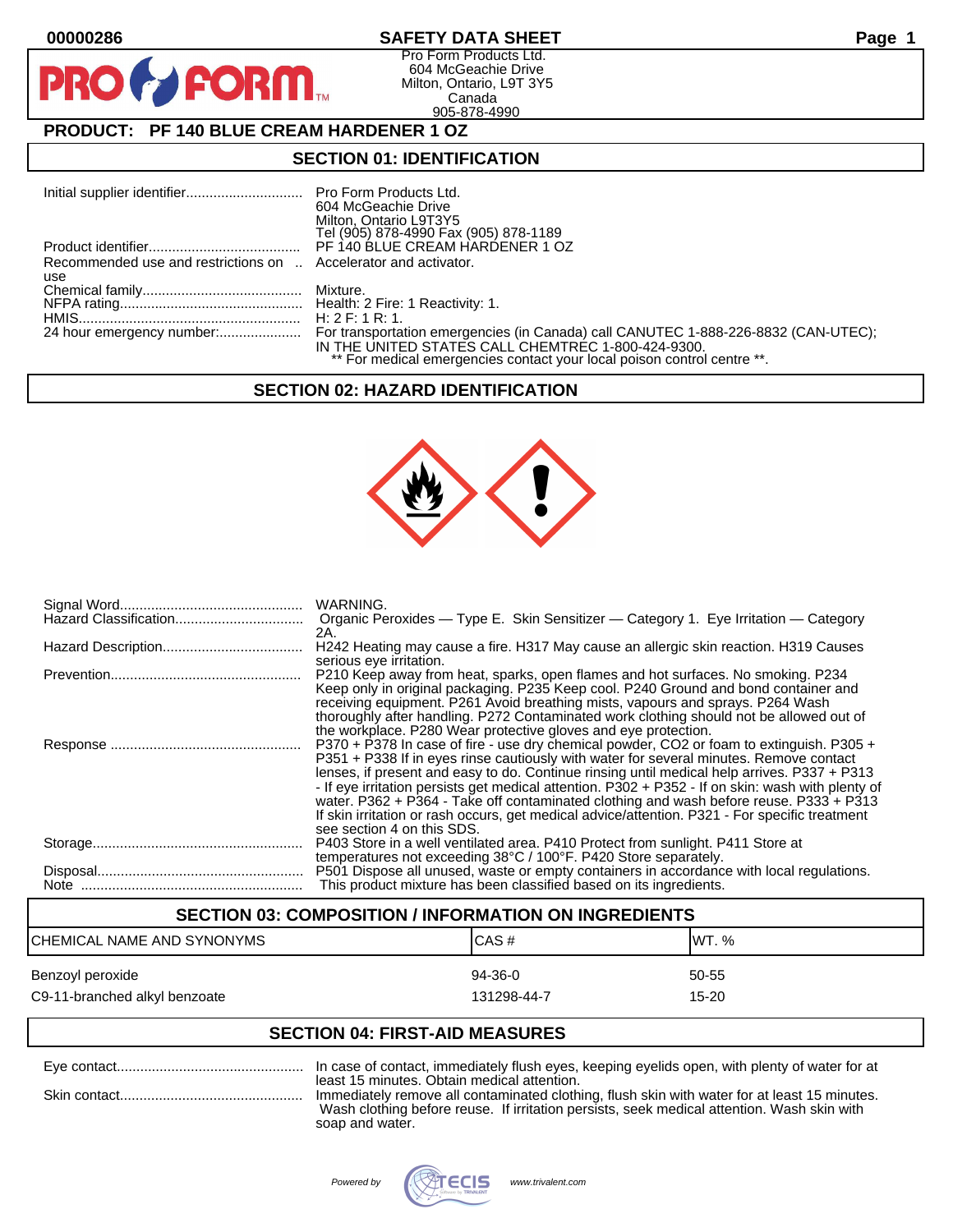**00000286 SAFETY DATA SHEET Page 2**

## **PRODUCT: PF 140 BLUE CREAM HARDENER 1 OZ**

## **SECTION 04: FIRST-AID MEASURES**

|                                      | If inhaled, remove to fresh air. If not breathing, give artificial respiration. If breathing is |
|--------------------------------------|-------------------------------------------------------------------------------------------------|
|                                      | difficult, give oxygen, obtain medical attention.                                               |
|                                      |                                                                                                 |
|                                      | Do not induce vomiting. If ingestion is suspected, contact physician or poison control          |
|                                      | center immediately. If spontaneous vomiting occurs have victim lean forward with head           |
|                                      | down to prevent aspiration of fluid into the lungs. Never give anything by mouth to an          |
|                                      | unconscious person.                                                                             |
|                                      |                                                                                                 |
| Most important symptoms and effects, | Can cause skin sensitization. Causes serious eye irritation.                                    |
| whether acute or delayed             |                                                                                                 |
|                                      | Treat victims symptomatically. The main hazard from ingestion is aspiration of the liquid       |
|                                      |                                                                                                 |
|                                      | into the lungs producing chemical pneumonitis. In the event of an incident involving this       |
|                                      | product ensure that medical authorities are provided a copy of this safety data sheet.          |
|                                      |                                                                                                 |

#### **SECTION 05: FIRE-FIGHTING MEASURES**

| Suitable and unsuitable extinguishing<br>media                                                                     | "Alcohol" foam, CO2, dry chemical. Do not use water in a jet.                                                                                                                                                                                                                                 |
|--------------------------------------------------------------------------------------------------------------------|-----------------------------------------------------------------------------------------------------------------------------------------------------------------------------------------------------------------------------------------------------------------------------------------------|
| Specific hazards arising from the<br>hazardous product, such as the nature of<br>any hazardous combustion products | Thermal decomposition products are toxic. May include:. Oxides of carbon (CO, CO2).<br>Emits toxic fumes under fire conditions.                                                                                                                                                               |
| Special protective equipment and<br>precautions for fire-fighters                                                  | Firefighter should be equipped with self-contained breathing apparatus and full protective<br>clothing to protect against potentially toxic and irritating fumes. Cool fire-exposed<br>containers with cold water spray. Heat will cause pressure buildup and may cause<br>explosive rupture. |
| Unusual fire / explosion hazards                                                                                   | Vapours may be heavier than air. May travel long distances along the ground before<br>igniting and flashing back to vapour source. This material is an oxidizer and may increase<br>the intensity of any fire and the possibility of an explosion.                                            |

#### **SECTION 06: ACCIDENTAL RELEASE MEASURES**

 Leak/spill.................................................. Ventilate. Eliminate all sources of ignition. Isolate area and keep unauthorized people away. Do not walk through spilled material. Contain the spill. Prevent runoff into drains, sewers, and other waterways. Absorb with earth, sand, or another dry inert material. Recover spilled material and place in suitable containers for recycling or disposal. Avoid solvent cleaners. Spilled material and water rinses are classified as chemical waste, and must be disposed of in accordance with current local, provincial, state, and federal regulations.

#### **SECTION 07: HANDLING AND STORAGE**

| Precautions for safe handling              | Keep away from heat, sparks, and open flame. Do not breathe vapours, mist or dust. Avoid<br>all skin contact and ventilate adequately, otherwise wear an appropriate breathing<br>apparatus. Handle in accordance with good industrial hygiene and safety practices. Always<br>adopt precautionary measures against build-up of static which may arise from appliances,<br>handling and the containers in which product is packed. Handle and open container with<br>care. Employees should wash hands and face before eating or drinking. |
|--------------------------------------------|--------------------------------------------------------------------------------------------------------------------------------------------------------------------------------------------------------------------------------------------------------------------------------------------------------------------------------------------------------------------------------------------------------------------------------------------------------------------------------------------------------------------------------------------|
| Conditions for safe storage, including any | Keep away from heat, sparks, and open flames. Keep container closed when not in use.                                                                                                                                                                                                                                                                                                                                                                                                                                                       |
| incompatibilities                          | Store away from strong oxidizers. Store away from acids.                                                                                                                                                                                                                                                                                                                                                                                                                                                                                   |

### **SECTION 08: EXPOSURE CONTROLS / PERSONAL PROTECTION**

| <b>I</b> INGREDIENTS             | TWA              | <b>ACGIH TLV</b><br><b>STEL</b>                                                                                                                                                                                                                                                                                                                                                                                                                                                                                                                     | <b>OSHA PEL</b><br>PEL | <b>STEL</b>     | <b>NIOSH</b><br>IREL |
|----------------------------------|------------------|-----------------------------------------------------------------------------------------------------------------------------------------------------------------------------------------------------------------------------------------------------------------------------------------------------------------------------------------------------------------------------------------------------------------------------------------------------------------------------------------------------------------------------------------------------|------------------------|-----------------|----------------------|
| Benzoyl peroxide                 | $5 \text{ mg/m}$ | Not Established                                                                                                                                                                                                                                                                                                                                                                                                                                                                                                                                     | $5 \text{ mg/m}$       | Not Established | 5 mg/m3 TWA          |
| C9-11-branched alkyl<br>benzoate | No data          |                                                                                                                                                                                                                                                                                                                                                                                                                                                                                                                                                     |                        |                 |                      |
| Appropriate engineering controls |                  | Local exhaust ventilation is recommended. Wear an appropriate, properly fitted respirator<br>when contaminant levels exceed the recommended exposure limits.<br>Liquid chemical goggles.<br>Chemical resistant gloves.<br>Wear adequate profective clothes.<br>Safety boots per local regulations.<br>Emergency showers and eye wash stations should be available.<br>Provide natural or mechanical ventilation to control exposure levels below airborne<br>exposure limits. Local mechanical exhaust ventilation should be used at sources of air |                        |                 |                      |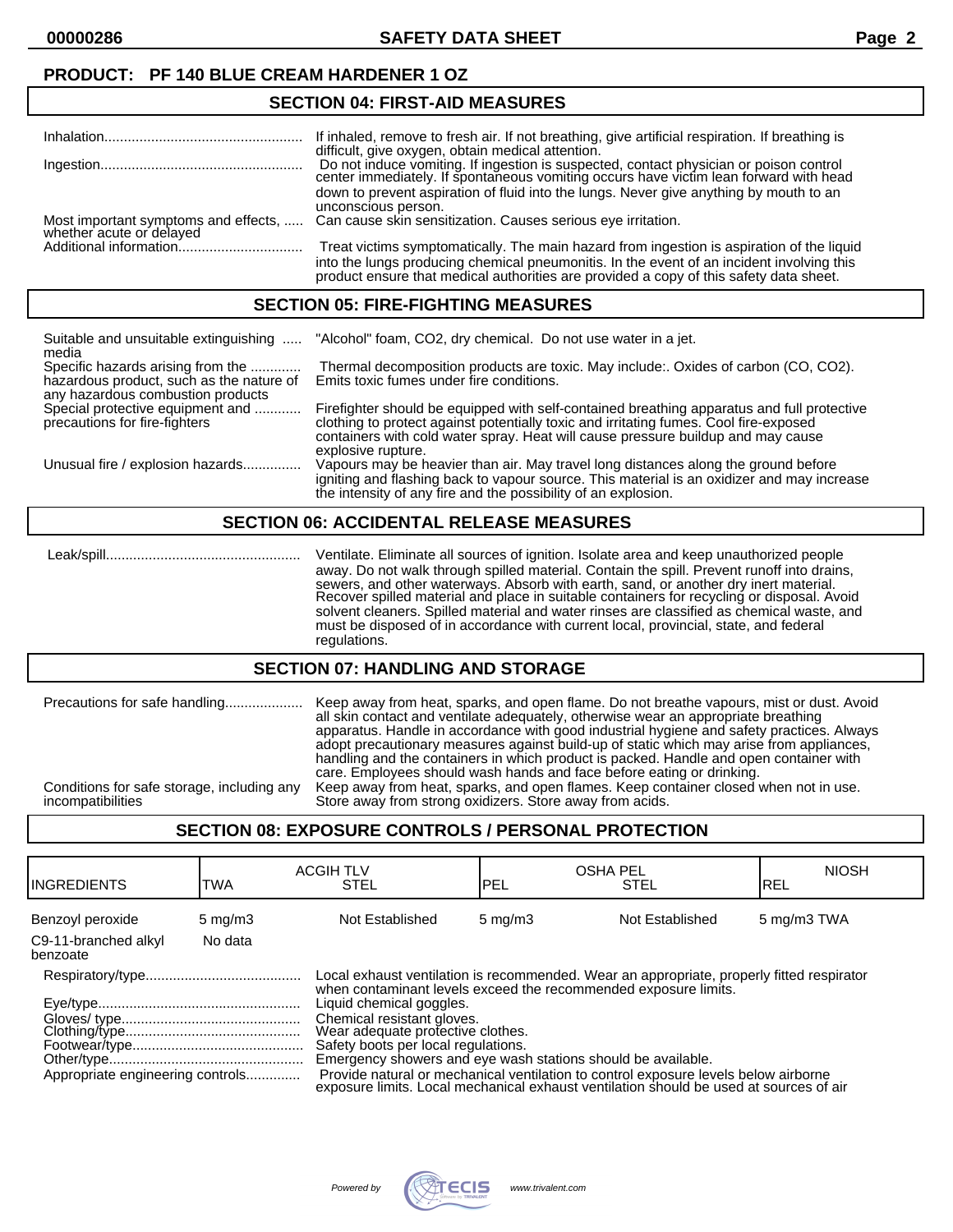#### **PRODUCT: PF 140 BLUE CREAM HARDENER 1 OZ**

#### **SECTION 08: EXPOSURE CONTROLS / PERSONAL PROTECTION**

Appropriate engineering controls.............. contamination, such as open process equipment, or during purging operations, to capture gases and fumes that may be emitted. Standard reference sources regarding industrial ventilation (ie. ACGIH industrial ventilation) should be consulted for guidance about adequate ventilation.

#### **SECTION 09: PHYSICAL AND CHEMICAL PROPERTIES**

| Appearance/Physical state                      | Paste / solid.  |
|------------------------------------------------|-----------------|
|                                                | Blue/white.     |
|                                                | No data.        |
| Odour threshold (ppm)                          | Not available.  |
|                                                | No data.        |
| Melting / Freezing point (deg C)               | No data.        |
| Initial boiling point / boiling range (deg C). | No data.        |
|                                                | 94.             |
|                                                | No data.        |
| Flammability (solids and gases)                | Not applicable. |
| Upper flammable limit (% vol)                  | No data.        |
| Lower flammable limit (% vol)                  | No data.        |
| Vapour pressure (mm Hg)                        | No data.        |
|                                                | No data.        |
| Relative Density (Specific Gravity)            | 1.2.            |
|                                                | 10.             |
|                                                | No data.        |
| Partition coefficient - n-octanol/water        | Not available.  |
| Auto ignition temperature (deg C)              | Not available.  |
| Decomposition temperature                      | Not available.  |
|                                                | Not available.  |
|                                                | 2.3 lbs/USG.    |

## **SECTION 10: STABILITY AND REACTIVITY**

| Possibility of hazardous reactions                                                                                             |  |
|--------------------------------------------------------------------------------------------------------------------------------|--|
| Conditions to avoid, including static                                                                                          |  |
| discharge, shock or vibration<br>Incompatible materails                                                                        |  |
|                                                                                                                                |  |
| $\mathbf{r}$ , and $\mathbf{r}$ , and $\mathbf{r}$ , and $\mathbf{r}$ , and $\mathbf{r}$ , and $\mathbf{r}$ , and $\mathbf{r}$ |  |

Stable at normal temperatures and pressures. Reactivity .................................................. Hazardous polymerization will not occur. Avoid heat, sparks and flames. Hazardous polymerization will not occur. Avoid heat, spark, open flames.

Strong oxidizing agents. Acids.

Hazardous decomposition products.......... No hazardous decomposition products when stored and handled correctly. See hazardous combustion products section 5.

## **SECTION 11: TOXICOLOGICAL INFORMATION**

| IINGREDIENTS                                                      |                                                                                                                                                                                                                                               | ILC50                        | LD50                   |
|-------------------------------------------------------------------|-----------------------------------------------------------------------------------------------------------------------------------------------------------------------------------------------------------------------------------------------|------------------------------|------------------------|
| Benzoyl peroxide                                                  |                                                                                                                                                                                                                                               | $>24.3$ mg/L (4 hr., vapour) | 7710 mg/kg (Rat, Oral) |
| C9-11-branched alkyl benzoate                                     |                                                                                                                                                                                                                                               | Not available                | Not available          |
| Effects of acute exposure                                         | Eye contact. Skin contact. Ingestion. Inhalation.<br>Causes serious eye irritation. Contact with paste may result in irritation, redness, tearing,<br>and blurred vision. May cause sensitization by skin contact. May cause skin irritation. |                              |                        |
| Effects of chronic exposure<br>Sensitizing capability of material | Prolonged or repeated skin contact may cause drying or cracking of skin.<br>This product is not listed by NTP, IARC or regulated as a carcinogen by OSHA.<br>No data.<br>May cause sensitization by skin contact.                             |                              |                        |

#### **SECTION 12: ECOLOGICAL INFORMATION**

Environmental........................................... Do not allow to enter waters, waste water or soil. This material meets the definition of a marine pollutant.

Other adverse effects Persistence and degradability......................... Not available.

### **SECTION 13: DISPOSAL CONSIDERATIONS**

Information on safe handling for disposal . Empty containers must be handled with care due to product residue. Dispose of as an and methods of disposal, including any industrial waste in a manner acceptable to good waste management practice and in contaminated packaging accordance with applicable local, provincial/State or federal regulations.